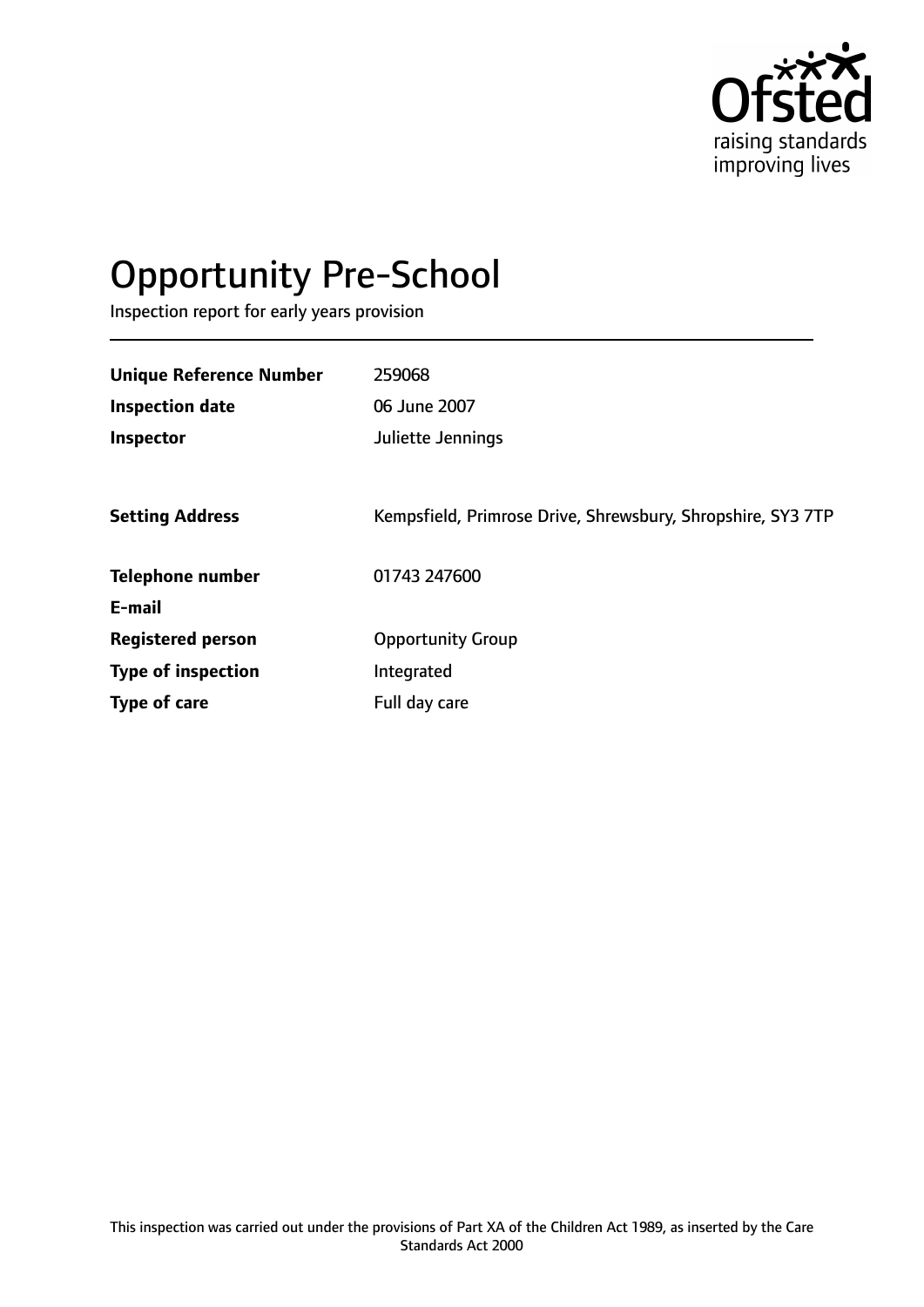### **ABOUT THIS INSPECTION**

The purpose of this inspection is to assure government, parents and the public of the quality of childcare and, if applicable, of nursery education. The inspection was carried out under Part XA Children Act 1989 as introduced by the Care Standards Act 2000 and, where nursery education is provided, under Schedule 26 of the School Standards and Framework Act 1998.

This report details the main strengths and any areas for improvement identified during the inspection. The judgements included in the report are made in relation to the outcomes for children set out in the Children Act 2004; the National Standards for under 8s day care and childminding; and, where nursery education is provided, the *Curriculum guidance for the foundation stage.*

The report includes information on any complaints about the childcare provision which Ofsted has received since the last inspection or registration or 1 April 2004 whichever is the later.

#### **The key inspection judgements and what they mean**

*Outstanding: this aspect of the provision is of exceptionally high quality Good: this aspect of the provision is strong Satisfactory: this aspect of the provision is sound Inadequate: this aspect of the provision is not good enough*

For more information about early years inspections, please see the booklet *Are you ready for your inspection?* which is available from Ofsted's website: *www.ofsted.gov.uk.*

# **THE QUALITY AND STANDARDS OF THE CARE AND NURSERY EDUCATION**

On the basis of the evidence collected on this inspection:

The quality and standards of the care are good. The registered person meets the National Standards for under 8s day care and childminding.

The quality and standards of the nursery education are outstanding.

#### **WHAT SORT OF SETTING IS IT?**

Opportunity Pre-School is situated in the Reabrook area of Shrewsbury in Shropshire. The group serves the Shrewsbury area.

There are currently 48 children aged from two years to under five years on roll. This includes 33 funded three- and four-year-olds. The pre-school supports children who have learning difficulties and/or disabilities and those who speak English as an additional language. The pre-school is open Monday to Friday during term-time only. Session times are from 09:00 until 11:30 and from 12:15 until 14:45. There is a lunch club facility between 11:30 and 12:15 for children wishing to stay all day. Children can attend either morning or afternoon sessions or full days.

There are six members of staff working with the children, five of whom hold suitable early years qualifications. Staff access regular training on early years issues and receive support from the local authority.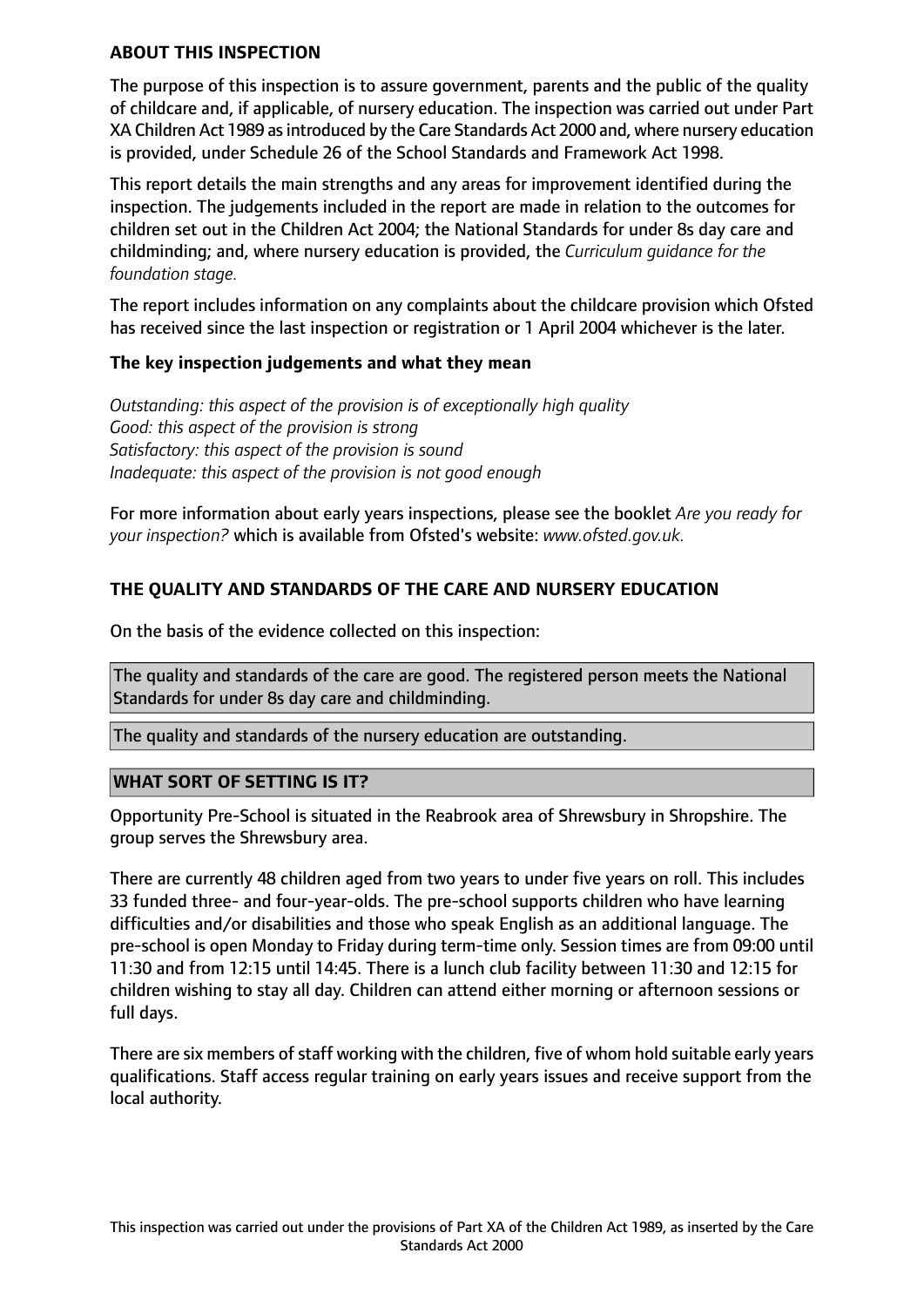## **Helping children to be healthy**

The provision is good.

Children benefit greatly from the access to fresh air and the outdoor environment within the routine of the day. In particular, growing vegetables in the garden gives children the opportunity to learn about how things grow whilst spending good amounts of time in the outdoor area. In addition, they have sound opportunities to climb, balance, move over and under, through and in-between, for example, using wheeled toys and experiencing the complex climbing equipment. The pre-school is currently looking at how they can provide the outdoor space much more frequently for children and are considering the use of shaded areas to support this during the warmer or more inclement weather. More detailed physical skills are supported because children use resources such as magnetic fish and rods in water play, buckets and spades for wet sand, foam, pencils and using their hands as paintbrushes to paint pictures.

Staff follow good procedures which allow children to enjoy a clean and hygienic environment and to learn about keeping themselves clean and germ free. For example, children talk with staff about washing hands, and opportunities for this are available throughout the routine. Documentation is in order to record children's accidents or administration of medication, and staff are trained in first aid so would know what to do in an emergency situation in order to meet children's needs, specifically in relation to life saving action.

Children develop a good understanding of healthy eating. They choose from a healthy range of snacks such as fruit and vegetables, and fresh dinking water is available throughout the session which children can access independently. Children learn about growing food and have opportunities to eat the food that they have grown. They enjoy healthy packed lunches which are provided by parents and they are supported to eat within a sociable atmosphere, discussing recent events and other matters that are important to them.

## **Protecting children from harm or neglect and helping them stay safe**

The provision is good.

Children enjoy and benefit from a colourful, stimulating, child-orientated and accessible space, with the areas they use bright, colourful and interesting. Children are obviously confident, happy and secure in the space. They have very good access to a wide variety of toys, resources, equipment and natural materials which they access from mostly low-level storage and within a routine which accommodates a good mixture of free play, child-choice and some adult-focused activities. The use of an outdoor learning environment within the daily routine promotes children's learning by utilising a variety of materials, resources and experiences here to reinforce their learning.

There are sound systems in place for ensuring that children are safe on the premises, for example, a secure entry system, a visitor record and very good supervision of children at all times. In particular, the lost child procedure has been carefully thought out and details areas for searches and maps of the local area to assist staff in this event. Thorough risk assessments are in place, for both the setting and for outings. Daily safety checks are carried out by competent staff, which generally work in practice, however, there was one safety issue highlighted at inspection in relation to some hazardous substances at low level in the staff toilet. This was potentially a risk to children as the toilet was not inaccessible, although staff acted quickly to remove the items once the issue was highlighted.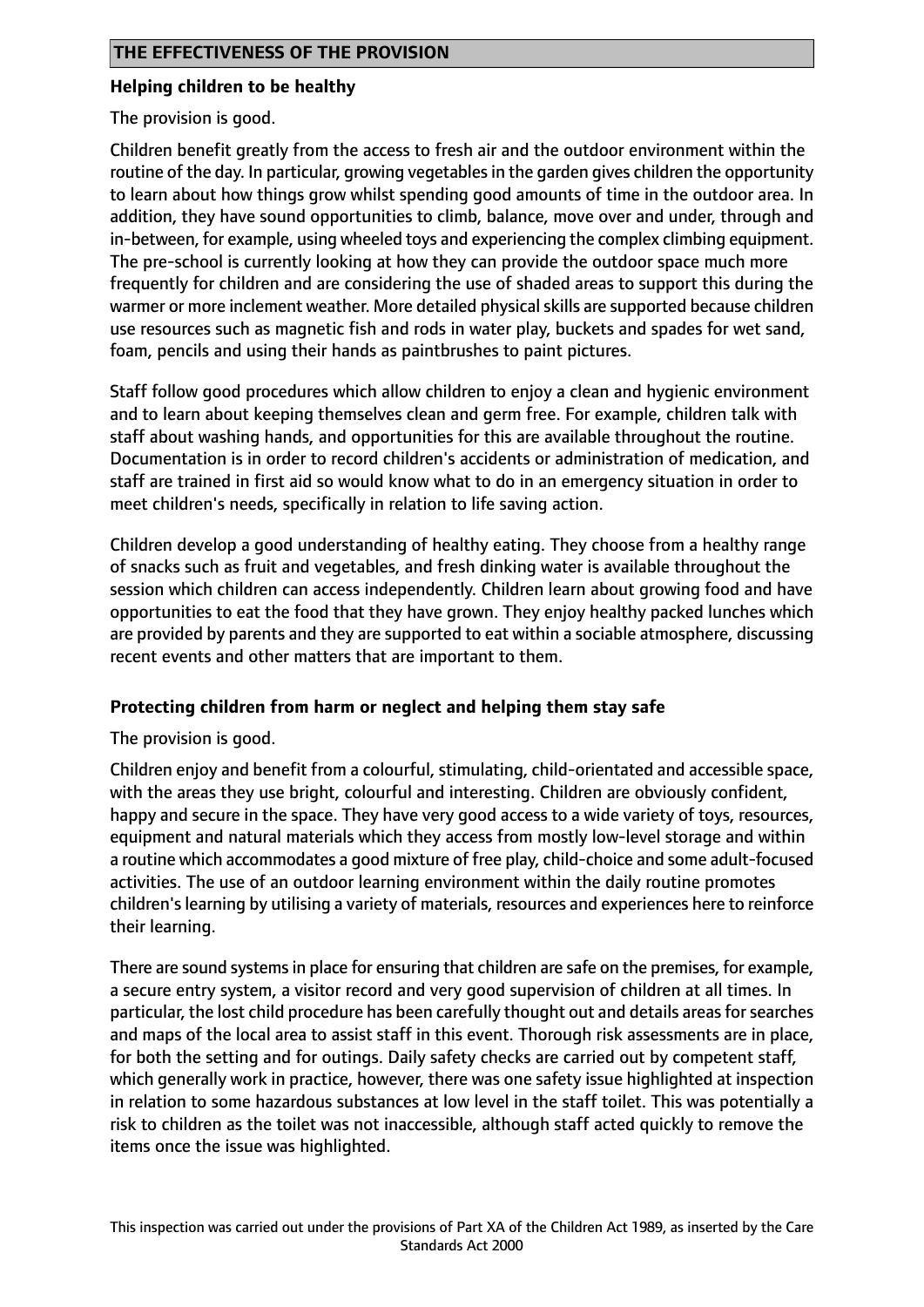Policies, procedures and other information is in place to help to ensure that children's welfare is promoted effectively. These are reviewed regularly and training is accessed so that staff are aware of what to do if there is a concern about any of the children. There is a thorough child protection procedure available to all staff which contains information in relation to safequarding children.

# **Helping children achieve well and enjoy what they do**

The provision is outstanding.

Children are comfortable in the setting because parents regularly share information about children's needs, interests and experiences outside the home. They are enthusiastic and self-assured in this welcoming environment. Those who are new to the pre-school are helped to settle by staff who are sensitive towards their individual needs, for example, being encouraged to quietly observe with a favourite activity of trains, whilst the rest of the group settle down to circle time.

Staff continually evaluate the activities they provide to ensure that children are offered suitable challenge in relation to their individual stages of development and to promote their well-being. Children achieve very well because staff are highly skilled and use their exceptional understanding of early years guidance, such as the 'Birth to three matters' framework and the Curriculum guidance for the foundation stage, to provide children with high quality and outstanding opportunities to enjoy and achieve.

Nursery education.

The quality of teaching and learning is outstanding

Children are making outstanding progress towards the early learning goals. They relish their time in the setting and have an excellent attitude to learning. They are happy, settled and purposefully engaged throughout the session. Children develop confidence and a strong sense of self through positive interaction with interested and caring adults. Three-and four-year-olds thoroughly enjoy exploring a wide range of activities which contribute to their creativity, such as dancing, listening and moving to music, playing instruments, painting, exploring foam and growing vegetables.

Children are very well supported by the experienced and enthusiastic staff who are skilled at encouraging them to extend their experiences and reinforce their learning and at listening and talking to them. They develop their understanding of information technology, number and letter recognition whilst using the computer with increasing skill. They explore foam for lengthy periods of time, enjoying the feel of it as it spreads up their arms and even onto their faces. The look of enjoyment on the faces of children as they enjoy this activity is fantastic and staff clearly enjoy this special time with them, interacting in a similar way as they explore the foam too.

Three- and four-year-olds notice how the potatoes have grown as they dig them up, sort them into a bucket, clean them and cook them to eat. This activity reinforces for children where the food they eat comes from and they thoroughly enjoy planting seeds, potatoes and plants, and watching them as they grow, taking care to water them when needed. Children spend time in the role play area, developing complicated stories about hospitals, dealing with allergic reactions, nursing others back to good health, taking each others temperature or giving medicine.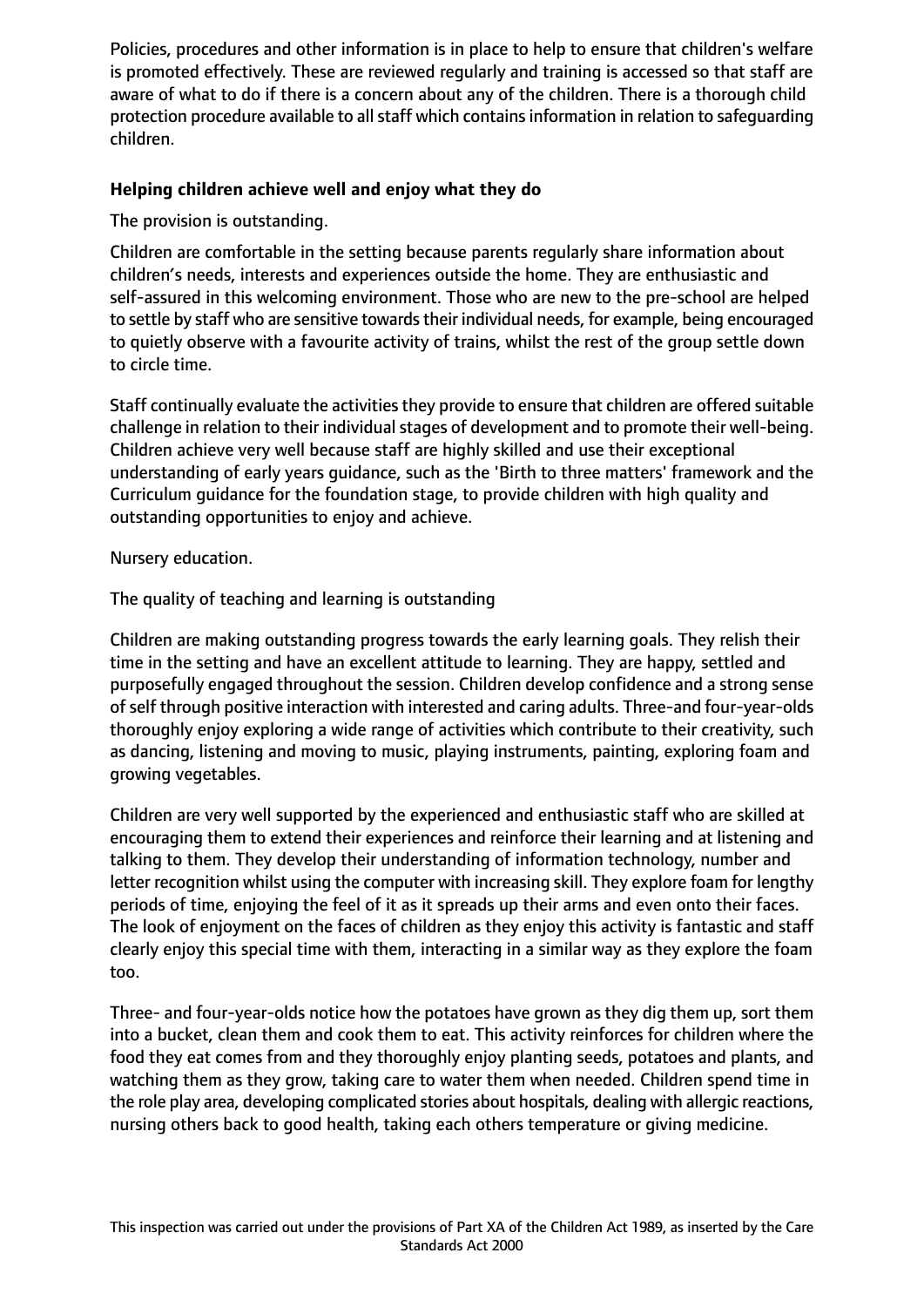Children make excellent progress because staff recognise the uniqueness of each child. They work closely and effectively to monitor children's progress and ensure that they move through the stepping stones at an appropriate pace, making sure that assessments relate back into planning so that their interests are fully supported. The excellent mix of child-initiated play, with some well -planned, adult-focused activities, supports children to be actively involved in their learning and allows them to explore and investigate with keenness and excitement.

Children's early communication skills are extremely well supported through high quality adult-child interactions. Children who speak English as an additional language are fully encouraged to develop their skills through exploration of sensory activities such as foam play, use of Makaton sign language and reinforcement of letter sounds in everyday activities. Children's early writing skills are supported very well as they play imaginatively. They enjoy writing lists, making notes whilst dressed up as police officers and forming letter shapes in foam play. More able children spell out familiar and unfamiliar words with guidance from staff, thus progressing their understanding of letter and word recognition.

## **Helping children make a positive contribution**

The provision is outstanding.

Children work harmoniously with others, respect others and are learning about their beliefs, cultures and traditions. Equal opportunities and anti-discriminatory practice is actively promoted for all children. Positive images and support of a diverse world are intrinsically included in all aspects of the provision, in displays and posters, in resources and activities, in the whole ethos of the group, in the partnership with parents and in the strong community feel that the group has. The pre-school works effectively with other settings, schools and community projects such as the local arts centre to fully promote children's understanding and involvement in their local community. This helps children to develop a sense of belonging in their world and helps them to know about the wider world. Children's spiritual, moral, social and cultural development is fostered.

Children from a variety of backgrounds and those with learning difficulties, disabilities and other specific needs are warmly welcomed and their needs accommodated. Very good relationships are encouraged and children are superbly supported in a professional and sensitive way. Children develop a very strong sense of self-worth because staff are extremely sensitive to the uniqueness of each child and work very closely with parents and other professionals to enable children to develop at their own individual pace. Staff are very experienced in supporting specific needs and work tirelessly to promote a truly inclusive environment where all children are valued, their personalities respected and their sense of belonging reinforced. Very thorough methods for obtaining information regarding children's individual needs are in place. Settling in procedures work very well, with children allowed to settle at their own pace, exploring the activities and beginning to join in with the group with the sensitive support of staff.

Children behave well, take turns and respond positively to the simple routine and clear boundaries. This helps children develop a positive attitude and show concern for others. Excellent use of praise and encouragement helps build children's self-esteem. The happy, relaxed feel to the group supports good behaviour effectively.

The partnership with parents and carers is outstanding. Children benefit very well from a positive partnership with parents through practitioners continuing to share important information about children's ongoing needs and interests and from a two-way sharing of information between parents and practitioners to enhance their leaning and development. This promotes children's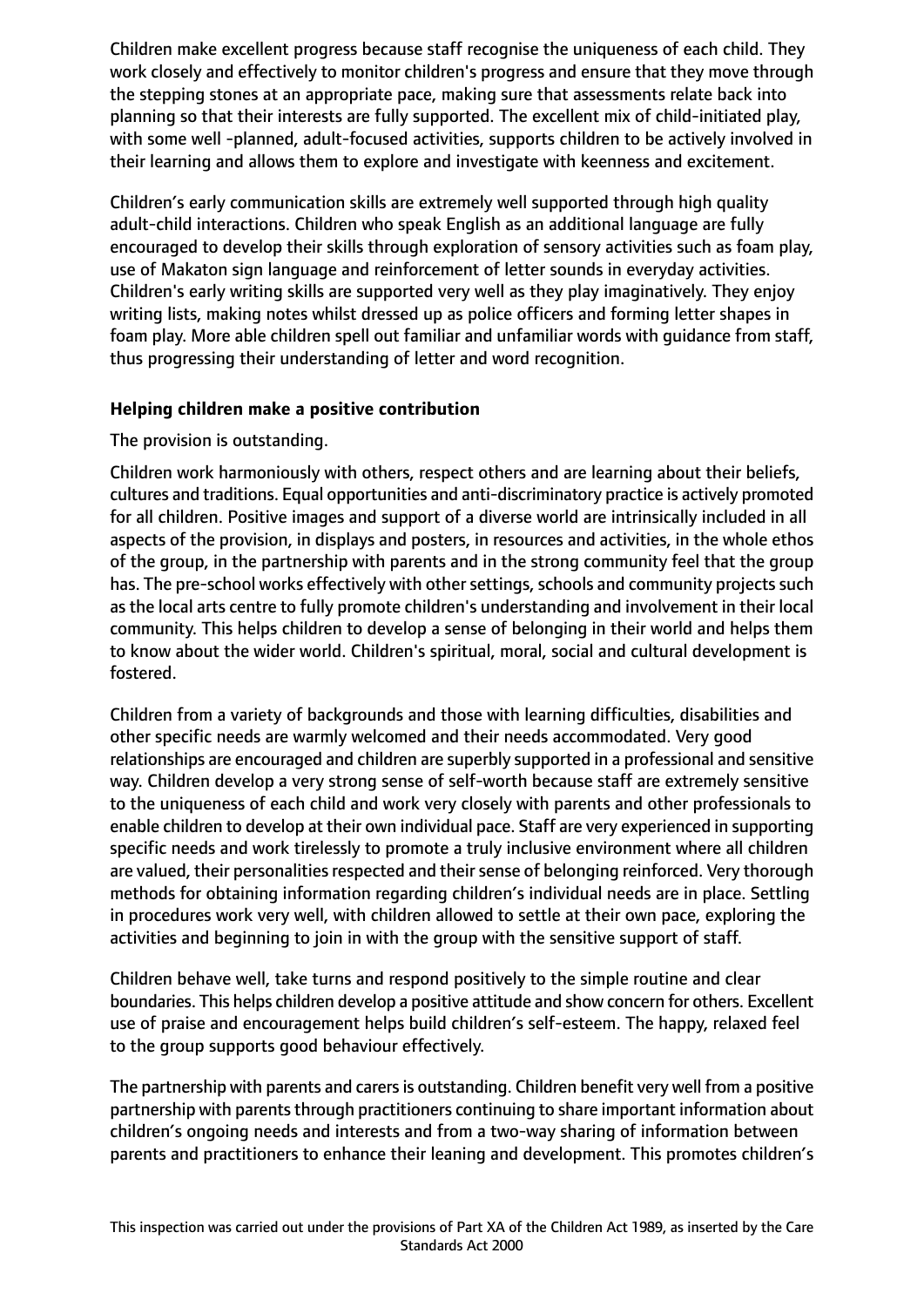progress in the nursery extremely well and helps them to fully contribute to the provision. Parent's views about their children's learning are sought and acted on and they are actively encouraged to become involved in their children's learning in meaningful ways.

Practitioners work very well in partnership with parentsto meet the needs of children. Extremely positive comments have been received from parents, which include aspects in relation to the supportiveness of staff, their understanding of children's individual needs, their ability to support each child whatever their individual needs and their relaxed and enthusiastic approach to children. This aspect is very strong and is a credit to the setting.

# **Organisation**

The organisation is outstanding.

The leadership and management is outstanding. The relationship between the staff team and committee is very strong and all have a very clear overview of the setting as a whole. Regular access to training and ongoing review of policies and procedures supports the strong staff team and enables them to ensure that the provision for nursery education is excellent for children. Access to training has been particularly effective in supporting children's individual needs and they are all very much aware of the individuality of each and every child attending the setting. Staff work extremely well together as a team, with everyone aware of their roles and responsibilities within the group and contributing to assessment systems and planning to fully support children's learning. The setting are currently looking at how they can further develop the outdoor area as a much more free-flow facility within the daily routine.

Detailed and extensive documentation is in very good order and in line with requirements. The operational plan is organised effectively so that it shows how the setting operates on a daily basis. Paperwork is stored securely on site, ensuring children's information remains confidential. Children are cared for very much in line with parents' wishes, with appropriate consents and very detailed information obtained from them prior to the children starting at the setting. Staff continue to work very closely with parents to monitor changes to information so that children's needs can be accommodated at all times. Extensive policies and procedures are in place and are reviewed on an ongoing basis to ensure that they continue to work in practice. The organisation of the space accommodates children's needs very well and allows them to develop and learn in a child-orientated, exciting and stimulating environment. The pre-school is proactive in providing an inclusive environment which effectively supports the uniqueness and individuality of each and every child and their families. Overall children's needs are met.

## **Improvements since the last inspection**

At the previous inspection, the setting was asked to improve the lost child procedure. This has been addressed and it is now a comprehensive procedure, with detailed maps and information about search areas and timings so that staff can be clear about what to do in this event. In addition, the setting was asked to ensure that the key worker system was effective and met the needs of the children attending. This has been further developed so that all children have a key person.

At the previous education inspection the setting were asked to improve the opportunities for children to become more independent, particularly in creative activities and at snack time. Children have good opportunities to pour their own drinks and creative work is now largely child-initiated.